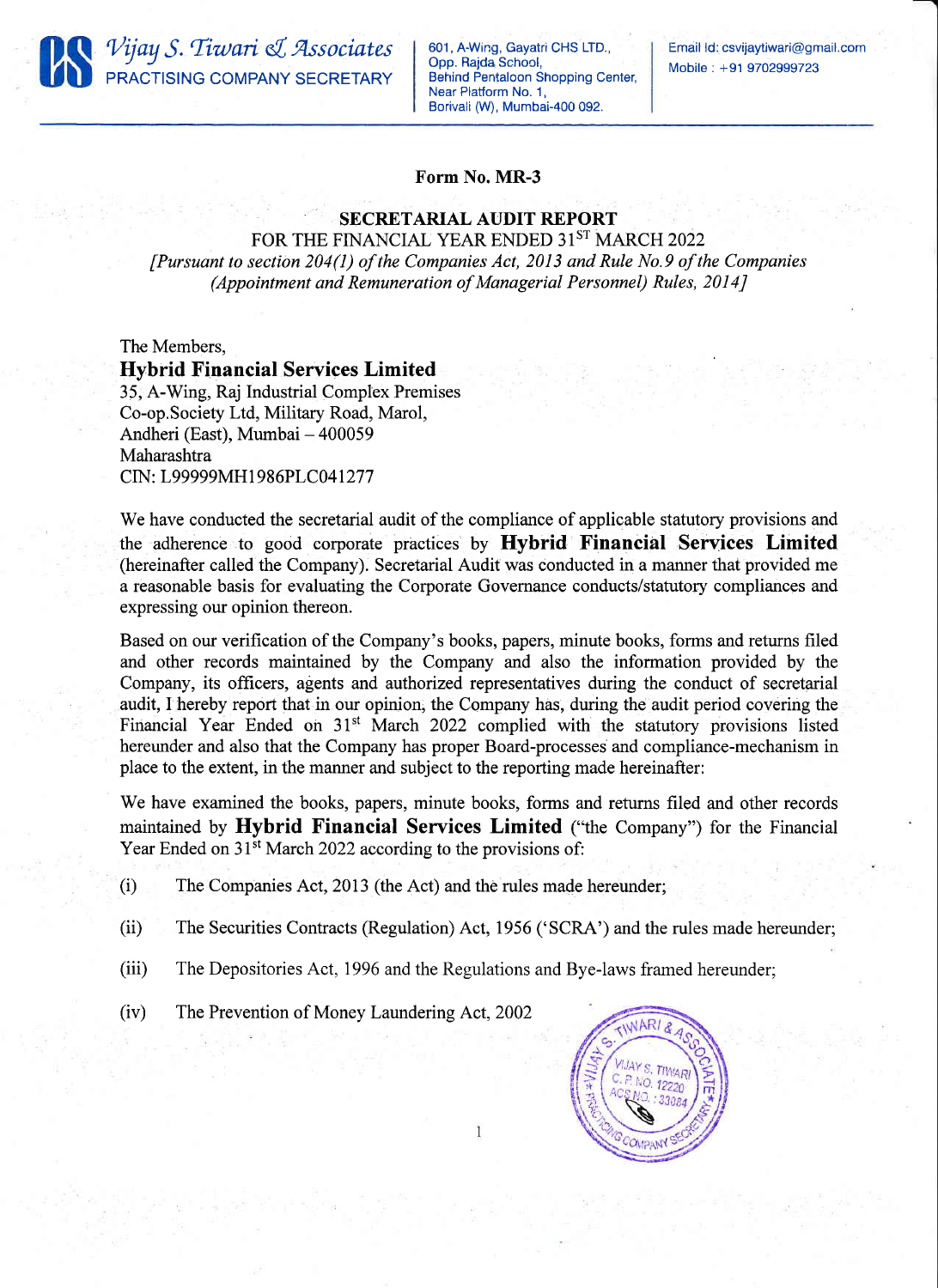

- (iv) Foreign Exchange Management Act, 1999 and the rules and regulations made hereunder to the extent of Foreign Direct Investment, Overseas Direct Investment and Extemal Commercial Borrowings;
- The following Regulations and Guidelines prescribed under the Securities and Exchange Board of India Act, 1992 ('SEBI Act'):-(v)
	- (a) The Securities and Exchange Board of India (Listing Obligations and Disclosure Requirements) Regulations, 2015.
	- (b) The Securities and Exchange Board of India (Substantial Acquisition of Shares and Takeovers) Regulations, 2011;
	- (c) The Securities and Exchange Board of India (Prohibition of Insider Trading) Regulations, 1992;
	- (d) The Securities and Exchange Board of India (Issue of Capital and Disclosure Requirements) Regulations, 2009;
	- (e) The Securities and Exchange Board of India (Employee Stock Option Scheme and Employee Stock Purchase Scheme) Guidelines,1999;
	- (0 The Securities and Exchange Board of India (Issue and Listing of Debt Securities) Regulations, 2008;
	- (g) The Securities and Exchange Board of India (Registrars to an Issue and Share Transfer Agents) Regulations, 1993 regarding the Companies Act and dealing with client:
	- (h) The Securities and Exchange Board of India (Delisting of Equity Shares) Regulations,2009; and
	- (i) The Securities and Exchange Board of India (Buyback of Securities) Regulations, 1998;
- (vi) The Company has not identified any other laws which are presently applicable to it .

We have also examined compliance with the applicable clauses of the following:

- (i) Secretarial Standards issued by The Institute of Company Secretaries of India.
- (ii) The Listing Agreements entered into by the Company with Stock Exchange(s).

During the period under review the Company has complied with the provisions of the Act, Rules, Regulations, Guidelines, Standards, etc. mentioned above subject to the following observations:

- The Company's shares were suspended from trading by The National Stock Exchange of India Limited QVSE) since September 2001 and BSE Limited (BSE) since December 2002 on account of failure of the Company to redress the Complaints of investors relating to redemption of public issue of nonconvertible debentures.
- The Company has submitted the Uniform Listing Agreement with BSE and NSE.